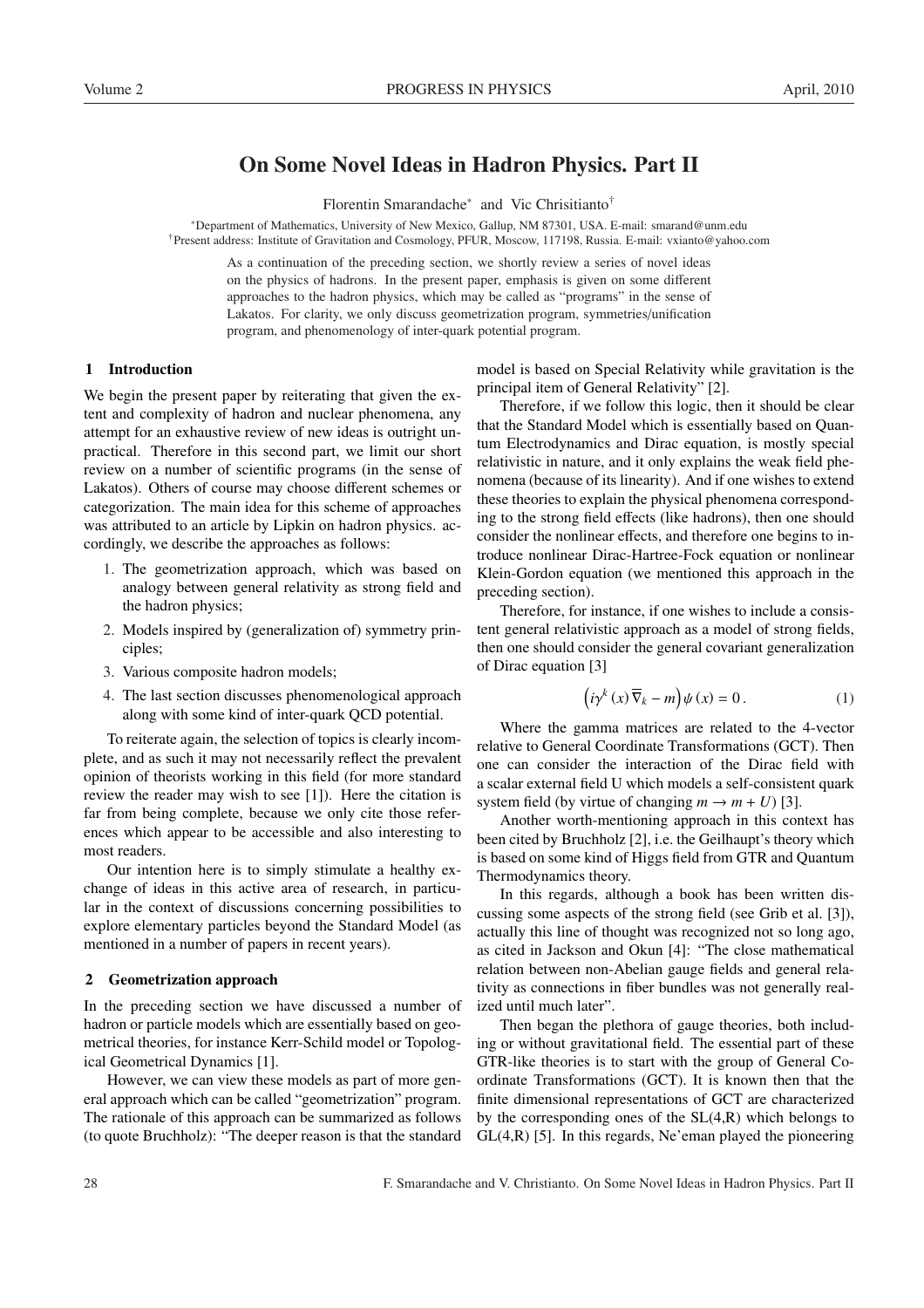role in clarifying some aspects related to double covering of  $SL(n,R)$  by  $GL(n,R)$ , see for instance [6]. It can also be mentioned here that spinor  $SL(2, C)$  representation of GTR has been discussed in standard textbooks on General Relativity, see for instance Wald (1983). The SL(2,C) gauge invariance of Weyl is the most well-known, although others may prefer SL(6,C), for instance Abdus Salam et al. [7].

Next we consider how in recent decades the progress of hadron physics was mostly driven by symmetries consideration.

# 3 Symmetries approach

Perhaps it is not quite an exaggeration to remark here that most subsequent developments in both elementary particle physics and also hadron physics were advanced by Yang-Mills' effort to generalize the gauge invariance [8]. And then Ne'eman and Gell-Mann also described hadrons into octets of SU(3) flavor group.

And therefore, it becomes apparent that there are numerous theories have been developed which intend to generalize further the Yang-Mills theories. We only cite a few of them as follows.

We can note here, for instance, that Yang-Mills field somehow can appear more or less quite naturally if one uses quaternion or hypercomplex numbers as basis. Therefore, it has been proved elsewhere that Yang-Mills field can be shown to appear naturally in Quaternion Space too [8].

Further generalization of Yang-Mills field has been discussed by many authors, therefore we do not wish to reiterate all of them here. Among other things, there are efforts to describe elementary particles (and hadrons) using the most generalized groups, such as E8 or E11, see for instance [9].

Nonetheless, it can be mentioned in this regards, that there are other symmetries which have been considered (beside the  $SL(6,C)$  mentioned above), for instance  $U(12)$  which has been considered by Ishida and Ishida, as generalizations of SU(6) of Sakata, Gursey et al. [10].

One can note here that Gursey's approach was essentially to extend Wigner's idea to elementary particle physics using SU(2) symmetry. Therefore one can consider that Wigner has played the pioneering role in the use of groups and symmetries in elementary particles physics, although the mathematical aspects have been presented by Weyl and others.

#### 4 Composite model of hadrons

Beside the group and symmetrical approach in Standard Model, composite model of quarks and leptons appear as an equivalent approach, as this method can be traced back to Fermi-Yang in 1949, Sakata in 1956, and of course the Gell-Mann-Ne'eman [10]. Nonetheless, it is well known that at that time quark model was not favorite, compared to the geometrical-unification program, in particular for the reason that the quarks have not been observed.

With regards to quarks, Sakata has considered in 1956 three basic hadrons (proton, neutron, and alphaparticle) and three basic leptons (electron, muon, neutrino). This Nagoya School was quite inuential and the Sakata model was essentially transformed into the quark model of Gell-Mann, though with more abstract interpretation. It is perhaps more interesting to remark here, that Pauling's closed-packed spheron model is also composed of three sub-particles.

The composite models include but not limited to superconductor models inspired by BCS theory and NJL (Nambu-Jona-Lasinio theory). In this context, we can note that there are hadron models as composite bosons, and other models as composite fermions. For instance, hadron models based on BCS theory are essentially composite fermions. In developing his own models of composite hadron, Nambu put forward a scheme for the theory of the strong interactions which was based on and has resemblance with the BCS theory of superconductivity, where free electrons in superconductivity becomes hypothetical fermions with small mass; and energy gap of superconductor becomes observed mass of the nucleon. And in this regards, gauge invariance of superconductivity becomes chiral invariance of the strong interaction. Nambu's theory is essentially non-relativistic.

It is interesting to remark here that although QCD is the correct theory for the strong interactions it cannot be used to compute at all energy and momentum scales. For many purposes, the original idea of Nambu-Jona-Lasinio works better.

Therefore, one may say that the most distinctive aspect between geometrization program to describe hadron models and the composite models (especially Nambu's BCS theory), is that the first approach emphasizes its theoretical correspondence to the General Relativity, metric tensors etc., while the latter emphasizes analogies between hadron physics and the strong field of superconductors [3].

In the preceding section we have mentioned another composite hadron models, for instance the nuclear string and Brightsen cluster model. The relativistic wave equation for the composite models is of course rather complicated (compared to the 1-entity model of particles) [10].

# 5 Phenomenology with Inter-Quark potential

While nowadays most physicists prefer not to rely on the phenomenology to build theories, it is itself that has has its own virtues, in particular in studying hadron physics. It is known that theories of electromagnetic fields and gravitation are mostly driven by some kind of geometrical principles. But to describe hadrons, one does not have much choices except to take a look at experiments data before begin to start theorizing, this is perhaps what Gell-Mann meant while emphasizing that physicists should sail between Scylla and Charybdis. Therefore one can observe that hadron physics are from the beginning affected by the plentitude of analogies with human senses, just to mention a few: strangeness, flavor and colour.